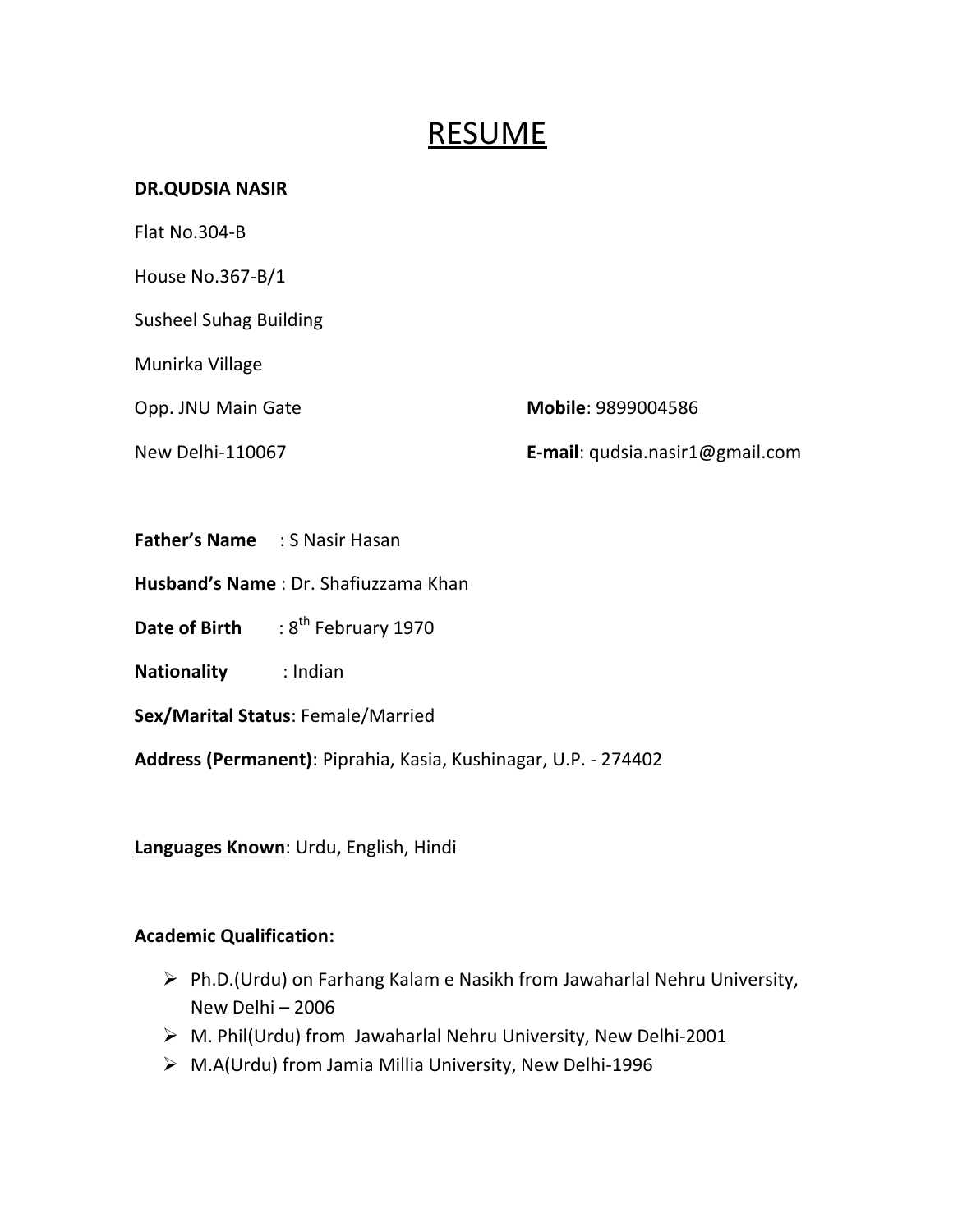- B.A(Urdu) from Bihar University, Muzaffarpur-1990 (with Economics and Philosophy)
- Intermediate from Bihar Intermediate Council-1987 (English, Hindi, Economics, Philosophy and Home Science)
- Matric from Bihar Board Of School Examination-1985

## **Professional Qualification:**

 $\triangleright$  Advanced Diploma In Urdu Mass Media from Jawaharlal Nehru University, New Delhi-2000

## **Experience:**

- **Work as a freelance** English<>Urdu<>Hindi Translator/Editor for a Delhi based company 'Freelance Language Services'
- **Worked as a freelance** English<>Urdu<>Hindi Translator/Editor for American Translators Association member Syed Rashid Hasan, a Linguist & IT Consultant (Membership No. 248572) from 2006-09
- **Translated a collection of short stories** titled '**the journey times – short stories**' (ISBN 978-81-8430-122-9) to Hindi and Urdu by author Anand Kumar (AIIMS) in 2014
- Teaching experience of one year in Apeejay School, Sheikh Sarai , New Delhi 110017
- Teaching experience of two years in Pakistan High Commission School, Chanakyapuri, New Delhi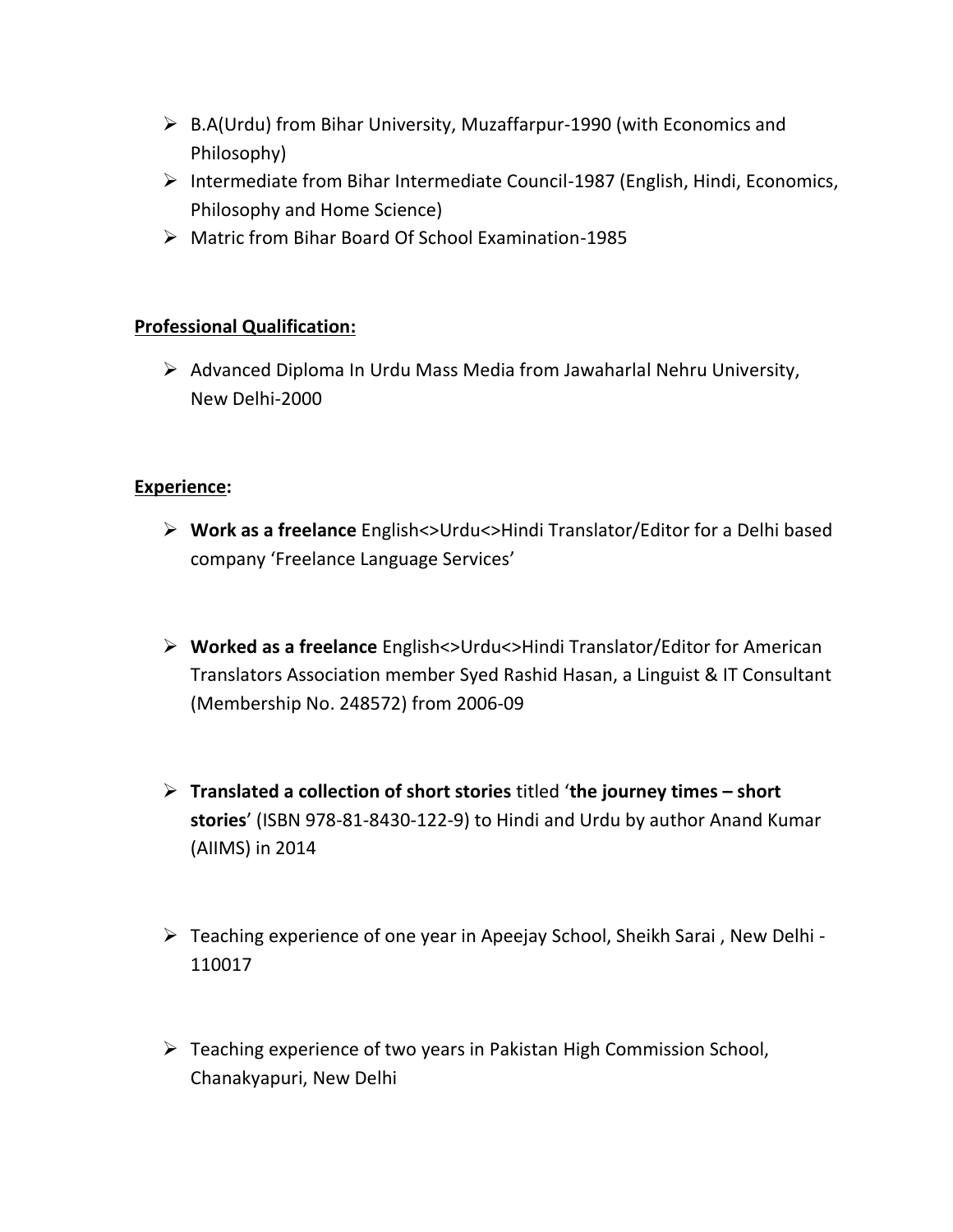$\triangleright$  Provided guidance to foreign students in Urdu, Hindi and English as Foreign and Second language

#### **Achievements:**

- $\triangleright$  Qualified NET (UGC)
- $\triangleright$  Secured MA Topper Award from Urdu Academy
- $\triangleright$  Published several general and literary articles in Urdu News Papers and magazines like Rashtriya Sahara, Yojna, Naya Daur, Yamuna Tat etc.
- $\triangleright$  Edited the Urdu section of the University Magazine of Jamia Millia Islamia and published several articles-1996
- Participated in Talk Shows, Quiz Programs and Debates of UTN (TV Channel) and Radio

#### **Hobbies:**

 $\triangleright$  Reading, Travelling and Listening to Music

#### **Personal Strengths:**

 $\triangleright$  Ambitious, Strong Willed, Determined and Hard Working